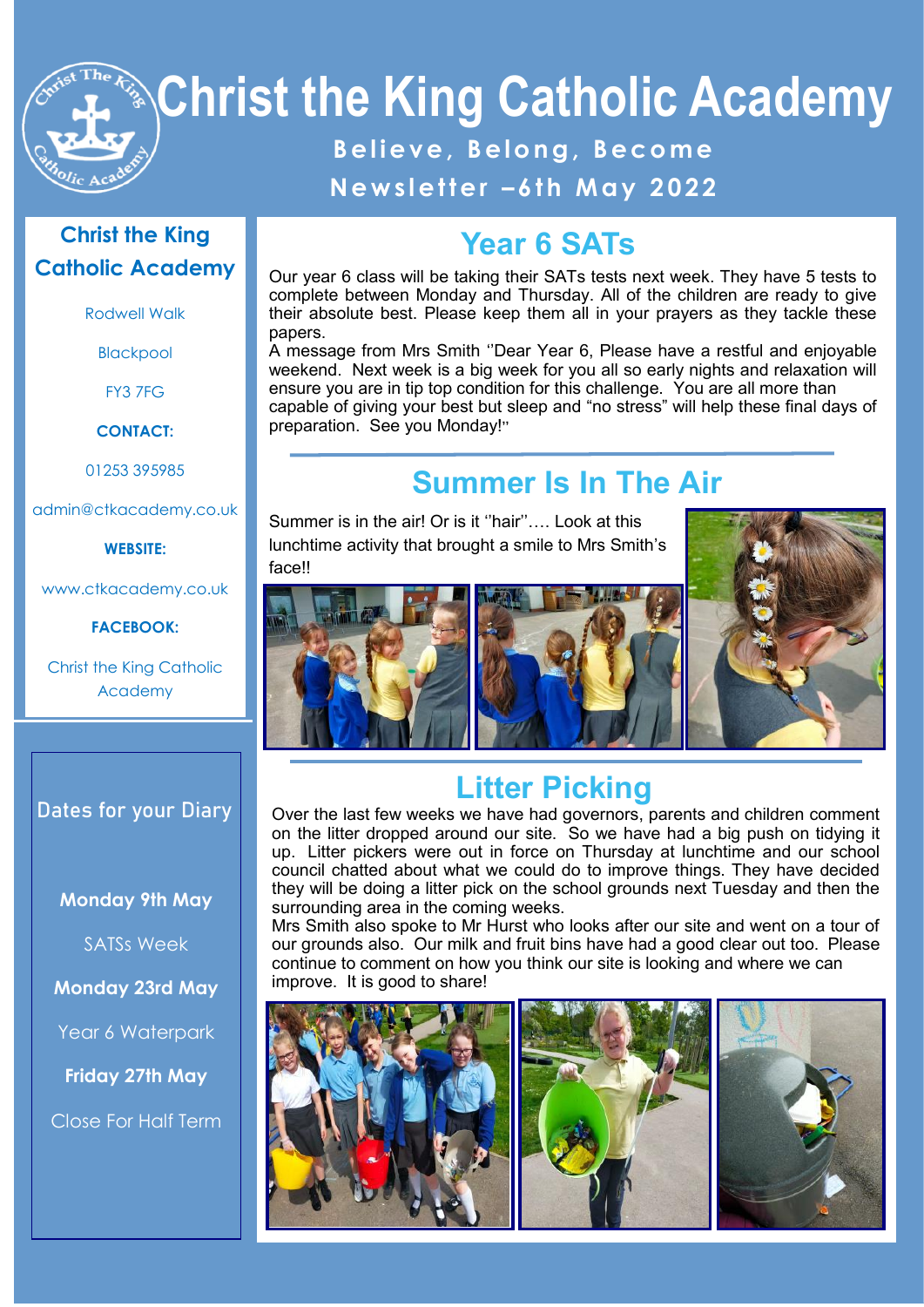

# **Christ the King Catholic Academy B e l i e v e , B e l o n g , B e c o m e**

## **N e w s l e t t e r – 6 t h M a y 2 0 22**

## **Golden Book Assembly**

Congratulations to all those that received a certificate this week.

**Nursery**– Jenson M-S for being more confident to put his hand up and ask and answer questions. Keep it up Jenson!

Myla-Beau S for trying so hard in phonics, even when she thinks she can't do it she really tries and wants to do her best. What a great attitude Myla Beau! Well done!

**Reception**– Bonnie B for excellent counting to 20. We are so impressed with you, Bonnie. Alma S for some wonderful mark making this week. We loved your picture of Little Red Riding Hood.

**Year 1**– Iniya V for a superb effort in all of your lessons since returning from our break. You are really working hard and we are very impressed. :)

Isaac S. We are really happy to see Isaac's confidence growing in social situations. He is really starting to come out of his shell now and he is chatting away to his friends. He is being helpful and supportive to them in the classroom and playing new games outside. We are really proud of you Isaac. :)

**Year 2**- Lola-Rae B for an improvement in her reading and phonics. Lola-Rae also reminds the adults in class when it is time for her extra reading session. Keep this up Lola-Rae. We are proud of you.

**Year 3**– Darcey A. Darcey has made a massive effort in maths this week. She has really improved her attitude to hard work. Well done!

Mia L. Mia has performed really well in maths this week and she has worked more independently. Well done!

**Year 4**– Luka B, Zuzanna K and Jack M. They are all in the Golden Book for their attitude towards reading over the Easter Holidays. A tremendous amount of reading was completed and documented in their book. Well done Luka, Zuzanna and Jack.

**Year 5**– Harry P. Harry has been noticed by his peers multiple times for his kindness. He has supported others inside and outside the classroom and it has been wonderful to see - well done! Olly-Jay B. Wow! Olly-Jay has started the summer term with a bang! He's working hard, supporting others and being a really good role model inside the classroom for everybody else. Well done Olly-Jay!

**Year 6**– Teyah F-G, Amelia G and Ruby R For always being Miss Hilton's super helpers with all things PTFA. These girls are very efficient with running stalls, organising raffles and setting up events. Thank you girls!





Myla Beau S<br>
Alma S & Bonnie B

#### **Absences**

If your child is absent from school, please can you contact the office or send a message via the MCAS app. This allows us to update your child's attendance with the correct code.





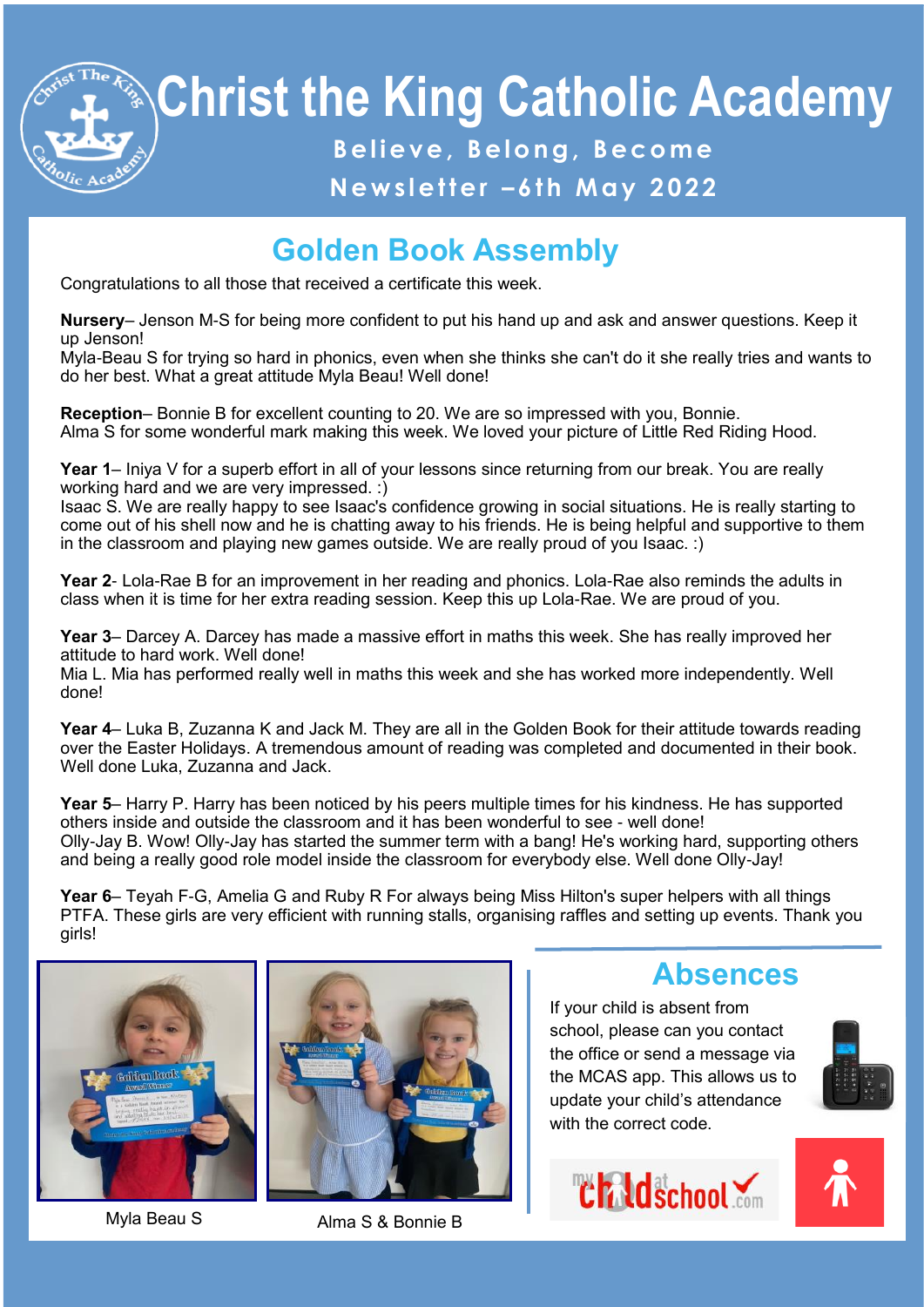

#### **Wonderful Wednesday**

Our wonderful Wednesday names this week are:

Year 1– Zofia K & Bella D

Year 2– Teddy B & Oscar C

Year 3– Kayla T-M & Lexi W

Year 5- Lucy-Rose A & Eva S

Year 6– Aidan N, Jake A & Shara S

Well done to you all.



#### **Nursery News**

This week we have had more new children settling in, they have enjoyed exploring, especially outside in our construction area. Some children have been working on their number recognition and matching to different quantities, whilst our new little ones have been singing some lovely number rhymes.

The children are enjoying practising racing games in PE and were practising their jumping skills using two feet. We have also had some brilliant learning at home, thank you to those that sent some lovely reading pictures in, it is great to see their favourite bed time stories!.







#### **Operation Encompass**

Along with this week's newsletter there is a letter called "operation encompass". This letter is an important document that outlines the partnership between the police and school. This has been in place for some years but there is an annual reminder for parents to ensure that they are aware of the service and give background information on why it was established. Posters are also placed around school to alert parents and staff of this partnership.